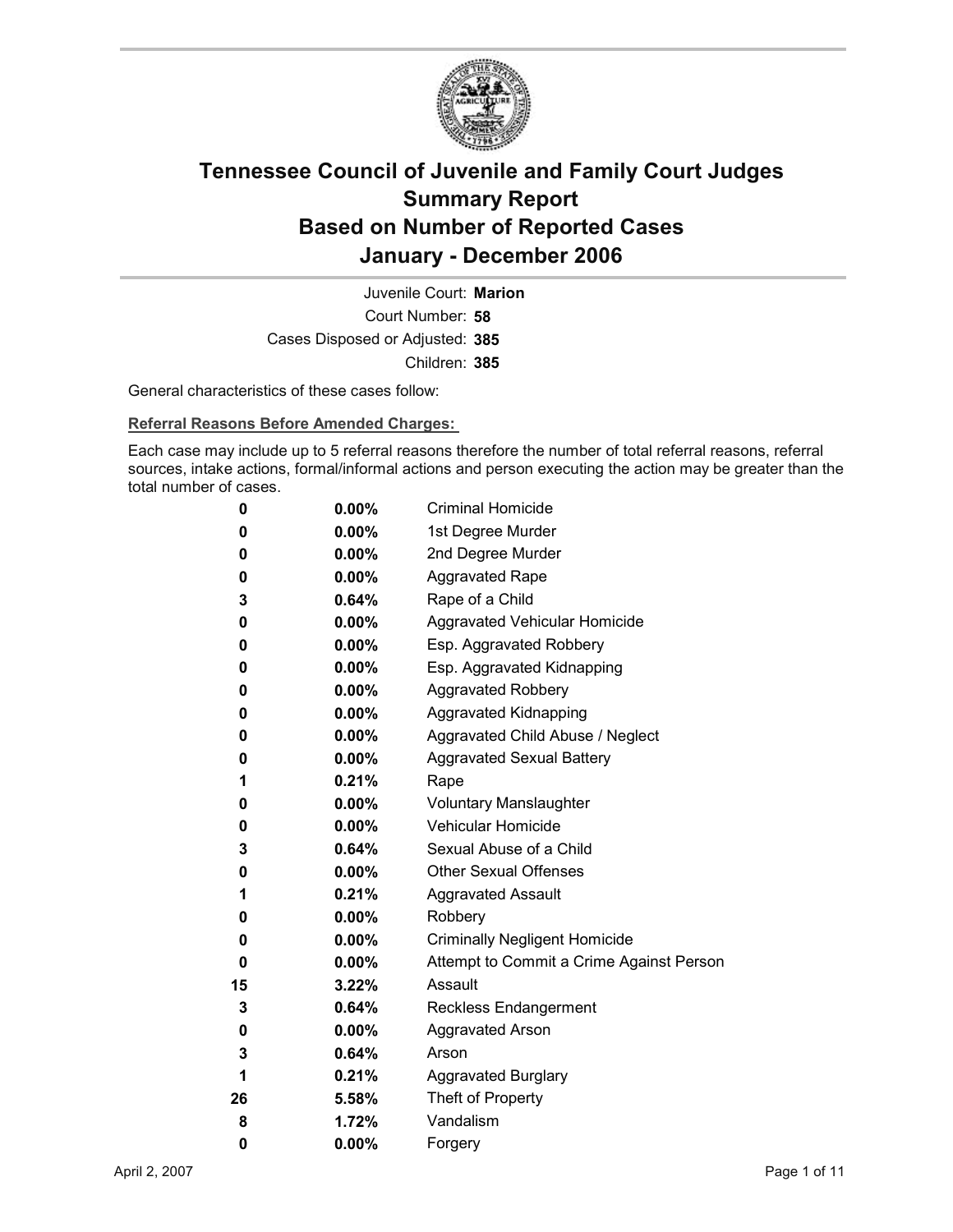

Court Number: **58** Juvenile Court: **Marion** Cases Disposed or Adjusted: **385** Children: **385**

#### **Referral Reasons Before Amended Charges:**

Each case may include up to 5 referral reasons therefore the number of total referral reasons, referral sources, intake actions, formal/informal actions and person executing the action may be greater than the total number of cases.

| 0           | 0.00%    | <b>Worthless Checks</b>                                     |
|-------------|----------|-------------------------------------------------------------|
| 0           | 0.00%    | Illegal Possession / Fraudulent Use of Credit / Debit Cards |
| 11          | 2.36%    | <b>Burglary</b>                                             |
| 0           | $0.00\%$ | Unauthorized Use of a Vehicle                               |
| 0           | 0.00%    | <b>Cruelty to Animals</b>                                   |
| 0           | $0.00\%$ | Sale of Controlled Substances                               |
| $\mathbf 2$ | 0.43%    | <b>Other Drug Offenses</b>                                  |
| 8           | 1.72%    | Possession of Controlled Substances                         |
| 0           | 0.00%    | <b>Criminal Attempt</b>                                     |
| 0           | 0.00%    | Carrying Weapons on School Property                         |
| 0           | 0.00%    | Unlawful Carrying / Possession of a Weapon                  |
| 6           | 1.29%    | <b>Evading Arrest</b>                                       |
| 0           | 0.00%    | Escape                                                      |
| 0           | $0.00\%$ | Driving Under Influence (DUI)                               |
| 17          | 3.65%    | Possession / Consumption of Alcohol                         |
| 1           | 0.21%    | Resisting Stop, Frisk, Halt, Arrest or Search               |
| 0           | 0.00%    | <b>Aggravated Criminal Trespass</b>                         |
| 5           | 1.07%    | Harassment                                                  |
| 0           | 0.00%    | Failure to Appear                                           |
| 0           | 0.00%    | Filing a False Police Report                                |
| 0           | 0.00%    | Criminal Impersonation                                      |
| 3           | 0.64%    | <b>Disorderly Conduct</b>                                   |
| $\mathbf 2$ | 0.43%    | <b>Criminal Trespass</b>                                    |
| 0           | $0.00\%$ | <b>Public Intoxication</b>                                  |
| 0           | 0.00%    | Gambling                                                    |
| 99          | 21.24%   | <b>Traffic</b>                                              |
| 1           | 0.21%    | <b>Local Ordinances</b>                                     |
| 0           | $0.00\%$ | Violation of Wildlife Regulations                           |
| 0           | 0.00%    | Contempt of Court                                           |
| 6           | 1.29%    | <b>Violation of Probation</b>                               |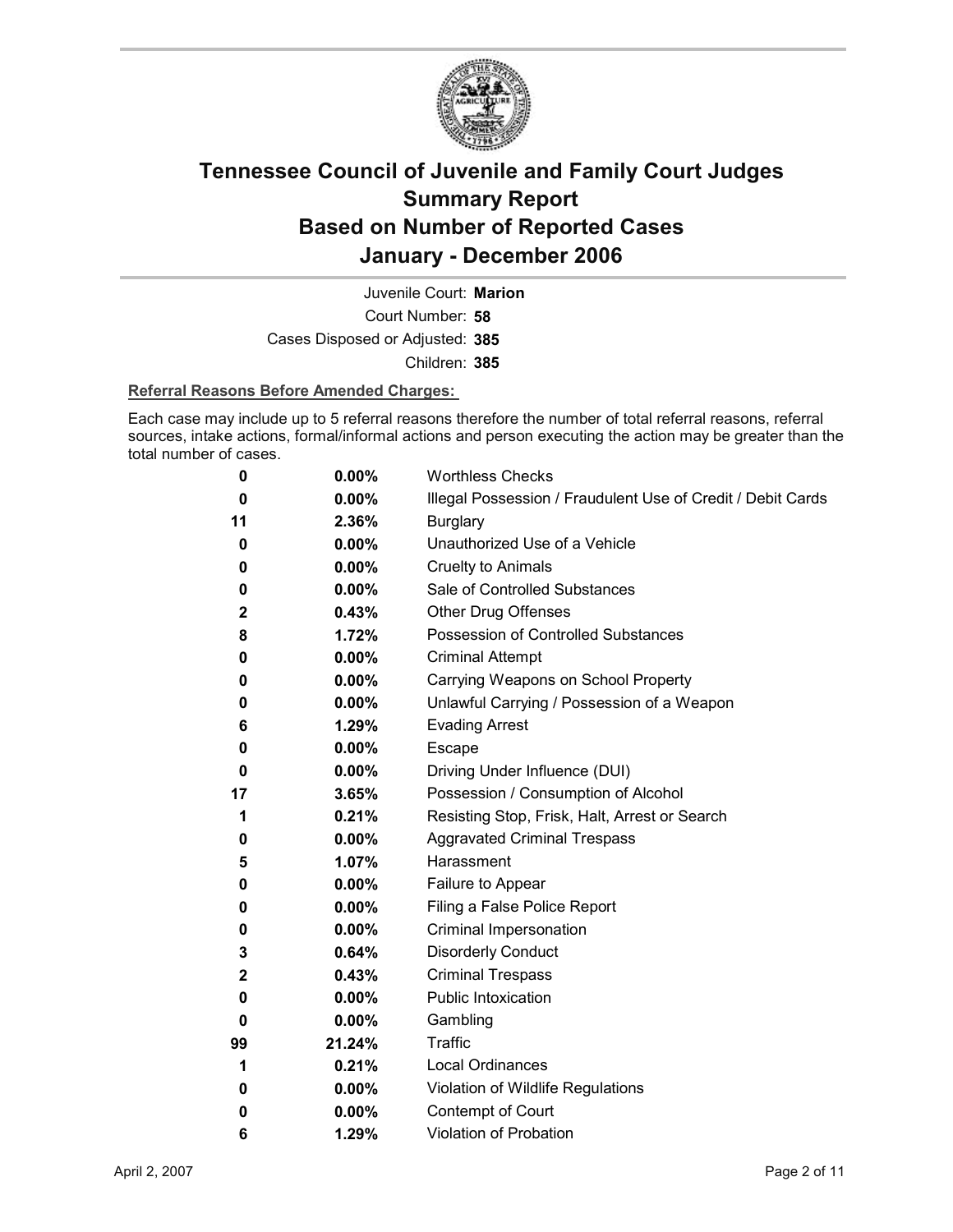

Court Number: **58** Juvenile Court: **Marion** Cases Disposed or Adjusted: **385** Children: **385**

#### **Referral Reasons Before Amended Charges:**

Each case may include up to 5 referral reasons therefore the number of total referral reasons, referral sources, intake actions, formal/informal actions and person executing the action may be greater than the total number of cases.

| 466                   | 100.00%        | <b>Total Referrals</b>                   |
|-----------------------|----------------|------------------------------------------|
| 0                     | $0.00\%$       | Other                                    |
| 0                     | 0.00%          | <b>Consent to Marry</b>                  |
| 0                     | 0.00%          | <b>Request for Medical Treatment</b>     |
| 0                     | $0.00\%$       | Child Support                            |
| 0                     | $0.00\%$       | Paternity / Legitimation                 |
| 4                     | 0.86%          | Visitation                               |
| 60                    | 12.88%         | Custody                                  |
| 0                     | 0.00%          | <b>Foster Care Review</b>                |
| 27                    | 5.79%          | <b>Administrative Review</b>             |
| 0                     | $0.00\%$       | <b>Judicial Review</b>                   |
| 0                     | 0.00%          | Violation of Informal Adjustment         |
| 0                     | 0.00%          | Violation of Pretrial Diversion          |
| 0                     | 0.00%          | <b>Termination of Parental Rights</b>    |
| 8                     | 1.72%          | Dependency / Neglect                     |
| 0                     | 0.00%          | <b>Physically Abused Child</b>           |
| 0                     | 0.00%          | Sexually Abused Child                    |
| 0                     | 0.00%          | Violation of Curfew                      |
| 0                     | 0.00%          | Violation of a Valid Court Order         |
| 1                     | 0.21%          | Possession of Tobacco Products           |
| 0                     | 0.43%<br>0.00% | In-State Runaway<br>Out-of-State Runaway |
| 121<br>$\overline{2}$ | 25.97%         | Truancy                                  |
| 18                    | 3.86%          | Unruly Behavior                          |
|                       |                |                                          |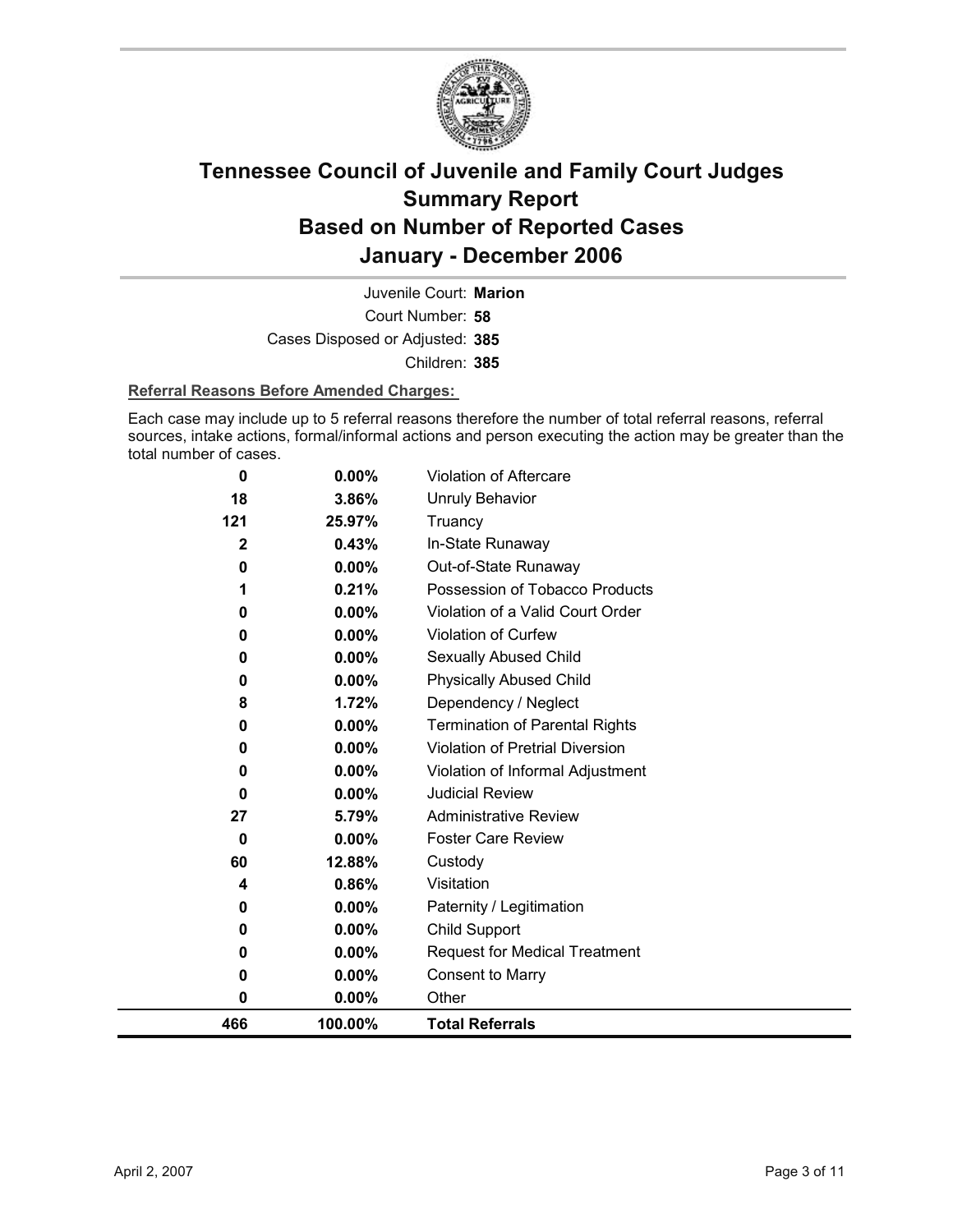

| Juvenile Court: Marion          |                             |                                   |  |  |
|---------------------------------|-----------------------------|-----------------------------------|--|--|
| Court Number: 58                |                             |                                   |  |  |
| Cases Disposed or Adjusted: 385 |                             |                                   |  |  |
|                                 |                             | Children: 385                     |  |  |
| <b>Referral Sources: 1</b>      |                             |                                   |  |  |
| 201                             | 43.13%                      | Law Enforcement                   |  |  |
| 21                              | 4.51%                       | Parents                           |  |  |
| 37                              | 7.94%                       | Relatives                         |  |  |
| $\bf{0}$                        | 0.00%                       | Self                              |  |  |
| 121                             | 25.97%                      | School                            |  |  |
| $\mathbf{2}$                    | 0.43%                       | <b>CSA</b>                        |  |  |
| 41                              | 8.80%                       | <b>DCS</b>                        |  |  |
| $\mathbf{2}$                    | 0.43%                       | <b>Other State Department</b>     |  |  |
| $\mathbf 0$                     | 0.00%                       | <b>District Attorney's Office</b> |  |  |
| 19                              | 4.08%                       | <b>Court Staff</b>                |  |  |
| 1                               | 0.21%                       | Social Agency                     |  |  |
| 1                               | 0.21%                       | <b>Other Court</b>                |  |  |
| 20                              | 4.29%                       | Victim                            |  |  |
| $\bf{0}$                        | 0.00%                       | Child & Parent                    |  |  |
| 0                               | $0.00\%$                    | Hospital                          |  |  |
| 0                               | 0.00%                       | Unknown                           |  |  |
| $\mathbf 0$                     | 0.00%                       | Other                             |  |  |
| 466                             | 100.00%                     | <b>Total Referral Sources</b>     |  |  |
| Age of Child at Referral: 2     |                             |                                   |  |  |
| 72                              | Ages 10 and Under<br>18.70% |                                   |  |  |

| 385 | 100.00%  | <b>Total Child Count</b> |  |
|-----|----------|--------------------------|--|
| 0   | $0.00\%$ | Unknown / Not Reported   |  |
| 0   | $0.00\%$ | Ages 19 and Over         |  |
| 105 | 27.27%   | Ages 17 through 18       |  |
| 127 | 32.99%   | Ages 15 through 16       |  |
| 49  | 12.73%   | Ages 13 through 14       |  |
| 32  | 8.31%    | Ages 11 through 12       |  |
| 72  | 18.70%   | Ages 10 and Under        |  |

<sup>1</sup> If different than number of Referral Reasons (466), verify accuracy of your court's data.

<sup>2</sup> One child could be counted in multiple categories, verify accuracy of your court's data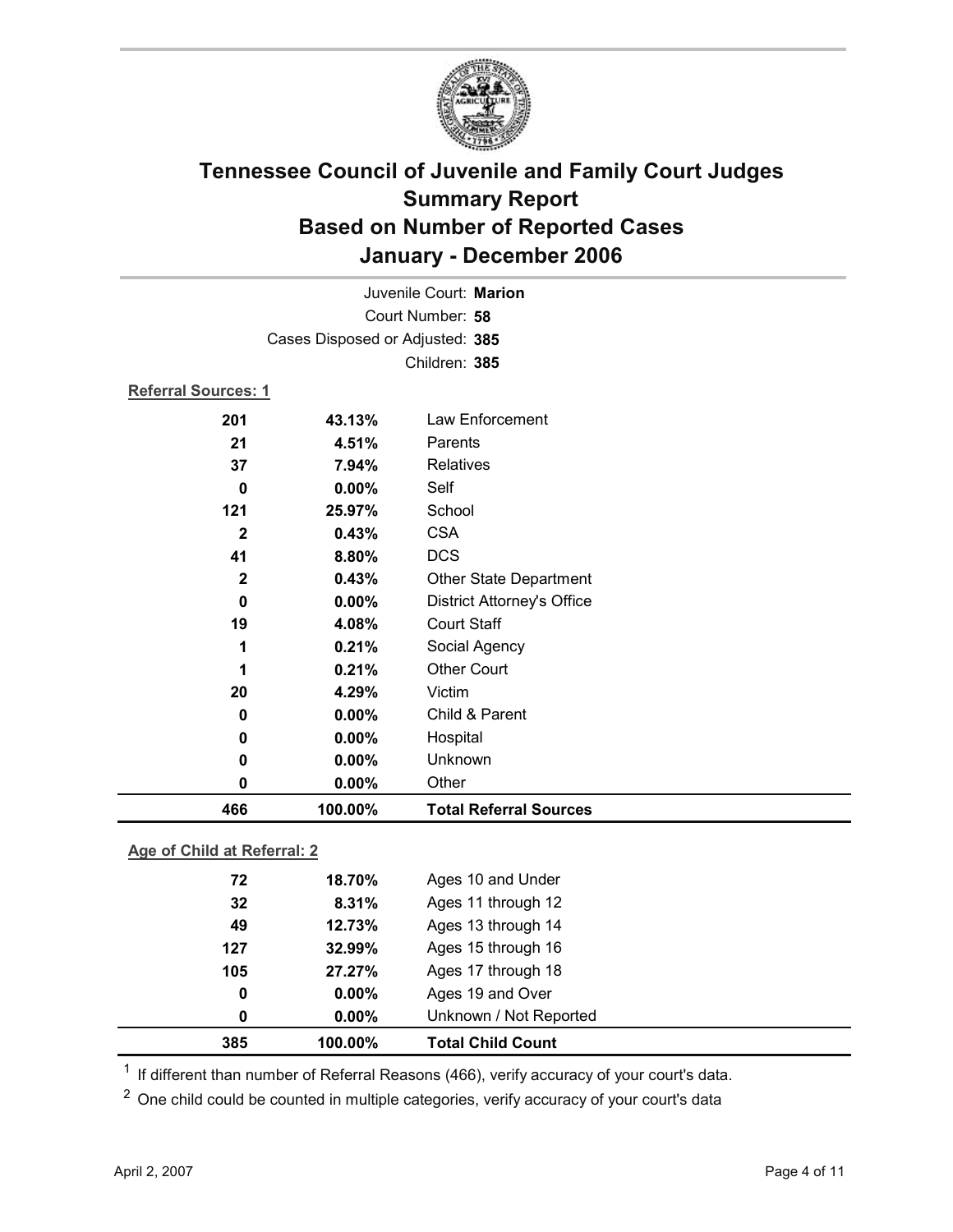

|                                 | Juvenile Court: Marion                  |                          |  |  |
|---------------------------------|-----------------------------------------|--------------------------|--|--|
|                                 | Court Number: 58                        |                          |  |  |
| Cases Disposed or Adjusted: 385 |                                         |                          |  |  |
|                                 |                                         | Children: 385            |  |  |
| Sex of Child: 1                 |                                         |                          |  |  |
| 238                             | 61.82%                                  | Male                     |  |  |
| 147                             | 38.18%                                  | Female                   |  |  |
| $\mathbf 0$                     | 0.00%                                   | Unknown                  |  |  |
| 385                             | 100.00%                                 | <b>Total Child Count</b> |  |  |
| Race of Child: 1                |                                         |                          |  |  |
| 357                             | 92.73%                                  | White                    |  |  |
| 28                              | 7.27%                                   | African American         |  |  |
| $\mathbf 0$                     | 0.00%                                   | <b>Native American</b>   |  |  |
| 0                               | 0.00%                                   | Asian                    |  |  |
| $\mathbf 0$                     | 0.00%                                   | Mixed                    |  |  |
| $\mathbf 0$                     | 0.00%                                   | Unknown                  |  |  |
| 385                             | 100.00%                                 | <b>Total Child Count</b> |  |  |
| <b>Hispanic Origin: 1</b>       |                                         |                          |  |  |
| 25                              | 6.49%                                   | Yes                      |  |  |
| 360                             | 93.51%                                  | No                       |  |  |
| $\mathbf 0$                     | 0.00%                                   | Unknown                  |  |  |
| 385                             | 100.00%                                 | <b>Total Child Count</b> |  |  |
|                                 | <b>School Enrollment of Children: 1</b> |                          |  |  |
| 358                             | 92.99%                                  | Yes                      |  |  |
| 27                              | 7.01%                                   | No                       |  |  |
| $\mathbf 0$                     | 0.00%                                   | Unknown                  |  |  |
| 385                             | 100.00%                                 | <b>Total Child Count</b> |  |  |

 $1$  One child could be counted in multiple categories, verify accuracy of your court's data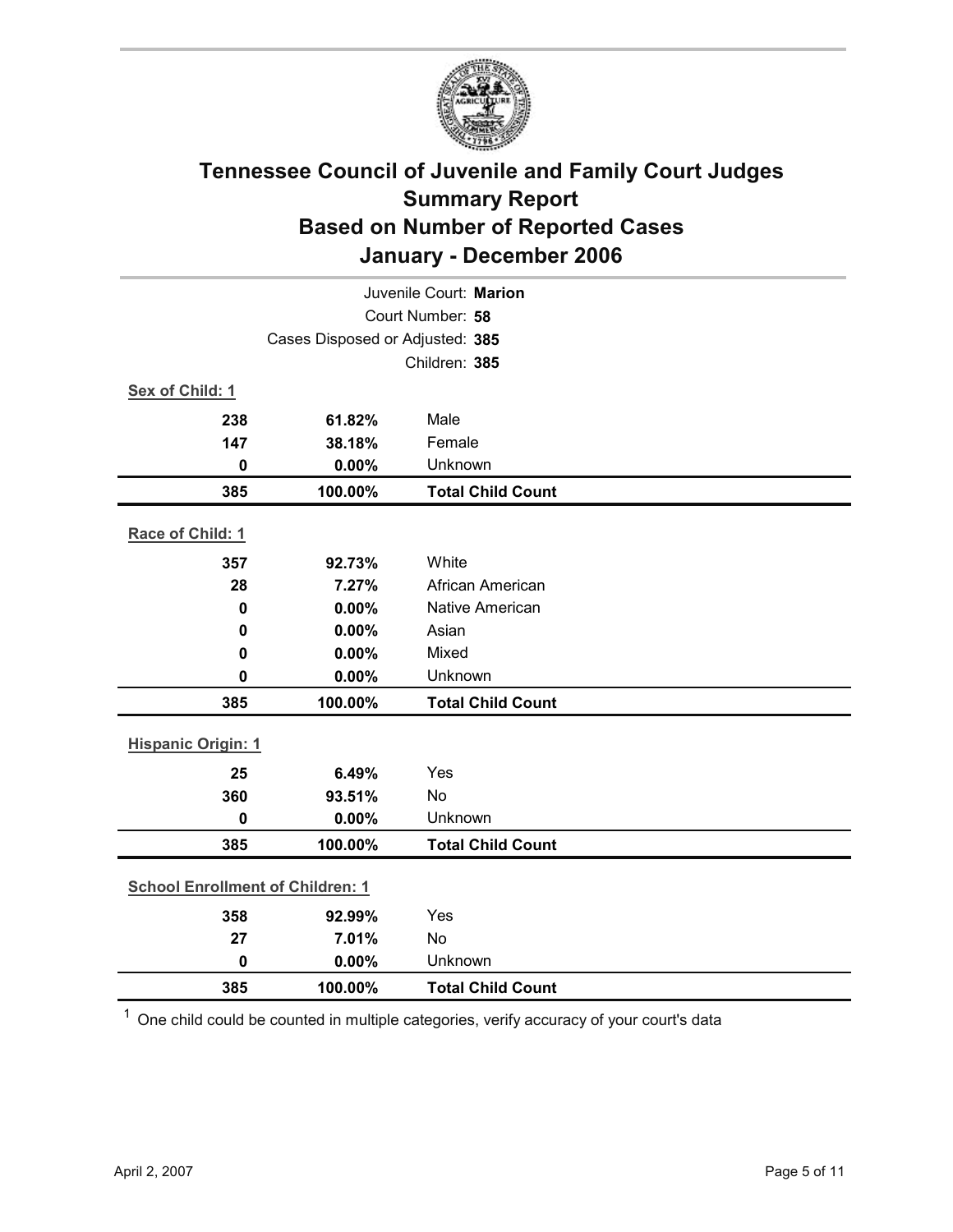

Court Number: **58** Juvenile Court: **Marion** Cases Disposed or Adjusted: **385** Children: **385**

**Living Arrangement of Child at Time of Referral: 1**

| 385 | 100.00%  | <b>Total Child Count</b>     |
|-----|----------|------------------------------|
| 0   | $0.00\%$ | Other                        |
| 6   | 1.56%    | Unknown                      |
| 0   | $0.00\%$ | Independent                  |
| 0   | $0.00\%$ | In an Institution            |
| 1   | $0.26\%$ | In a Residential Center      |
| 0   | $0.00\%$ | In a Group Home              |
| 36  | 9.35%    | With Foster Family           |
| 0   | $0.00\%$ | <b>With Adoptive Parents</b> |
| 44  | 11.43%   | <b>With Relatives</b>        |
| 28  | 7.27%    | <b>With Father</b>           |
| 114 | 29.61%   | With Mother                  |
| 47  | 12.21%   | With Mother and Stepfather   |
| 1   | $0.26\%$ | With Father and Stepmother   |
| 108 | 28.05%   | With Both Biological Parents |
|     |          |                              |

### **Type of Detention: 2**

| 385          | 100.00%  | <b>Total Detention Count</b> |
|--------------|----------|------------------------------|
| 0            | $0.00\%$ | Other                        |
| 371          | 96.36%   | Does Not Apply               |
| 0            | $0.00\%$ | <b>Unknown</b>               |
| $\mathbf{2}$ | 0.52%    | <b>Psychiatric Hospital</b>  |
| 0            | $0.00\%$ | Jail - No Separation         |
| 0            | $0.00\%$ | Jail - Partial Separation    |
| 0            | $0.00\%$ | Jail - Complete Separation   |
| 6            | 1.56%    | Juvenile Detention Facility  |
| 6            | 1.56%    | Non-Secure Placement         |
|              |          |                              |

 $<sup>1</sup>$  One child could be counted in multiple categories, verify accuracy of your court's data</sup>

 $2$  If different than number of Cases (385) verify accuracy of your court's data.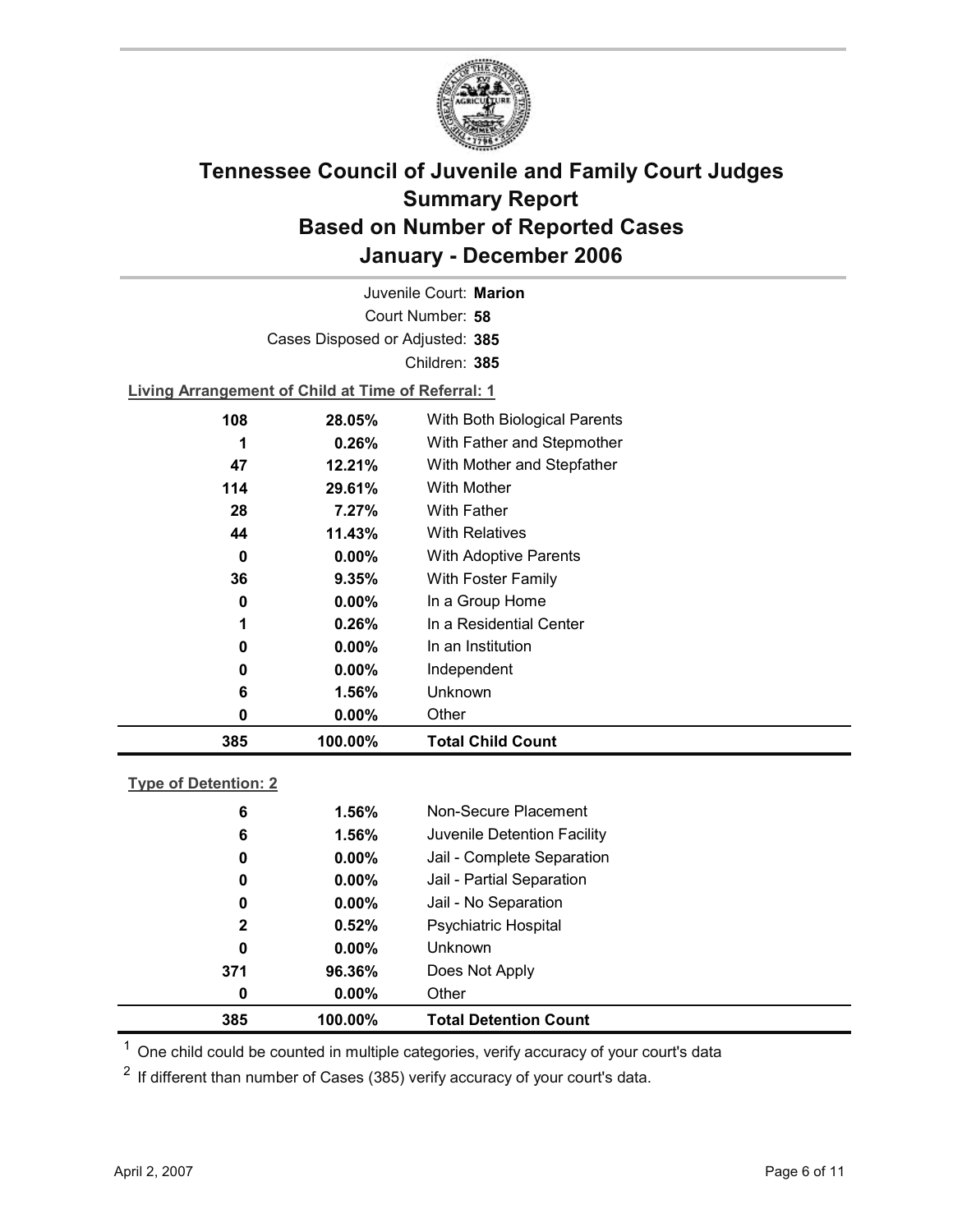

|                          | Juvenile Court: Marion                             |                                      |  |  |
|--------------------------|----------------------------------------------------|--------------------------------------|--|--|
|                          | Court Number: 58                                   |                                      |  |  |
|                          | Cases Disposed or Adjusted: 385                    |                                      |  |  |
|                          |                                                    | Children: 385                        |  |  |
|                          | <b>Placement After Secure Detention Hearing: 1</b> |                                      |  |  |
| 1                        | 0.26%                                              | Returned to Prior Living Arrangement |  |  |
| 6                        | 1.56%                                              | Juvenile Detention Facility          |  |  |
| 0                        | $0.00\%$                                           | Jail                                 |  |  |
| 0                        | $0.00\%$                                           | Shelter / Group Home                 |  |  |
| 5                        | 1.30%                                              | <b>Foster Family Home</b>            |  |  |
| $\mathbf{2}$             | 0.52%                                              | <b>Psychiatric Hospital</b>          |  |  |
| 0                        | $0.00\%$                                           | Unknown / Not Reported               |  |  |
| 371                      | 96.36%                                             | Does Not Apply                       |  |  |
| 0                        | 0.00%                                              | Other                                |  |  |
|                          |                                                    |                                      |  |  |
| 385                      | 100.00%                                            | <b>Total Placement Count</b>         |  |  |
|                          |                                                    |                                      |  |  |
| <b>Intake Actions: 2</b> |                                                    |                                      |  |  |
| 458                      | 98.28%                                             | <b>Petition Filed</b>                |  |  |
| 1                        | 0.21%                                              | <b>Motion Filed</b>                  |  |  |
| $\mathbf 2$              | 0.43%                                              | <b>Citation Processed</b>            |  |  |
| 1                        | 0.21%                                              | Notification of Paternity Processed  |  |  |
| 0                        | 0.00%                                              | Scheduling of Judicial Review        |  |  |
| 4                        | 0.86%                                              | Scheduling of Administrative Review  |  |  |
| 0                        | $0.00\%$                                           | Scheduling of Foster Care Review     |  |  |
| 0                        | $0.00\%$                                           | Unknown                              |  |  |
| 0                        | $0.00\%$                                           | Does Not Apply                       |  |  |
| 0                        | $0.00\%$                                           | Other                                |  |  |

 $1$  If different than number of Cases (385) verify accuracy of your court's data.

 $2$  If different than number of Referral Reasons (466), verify accuracy of your court's data.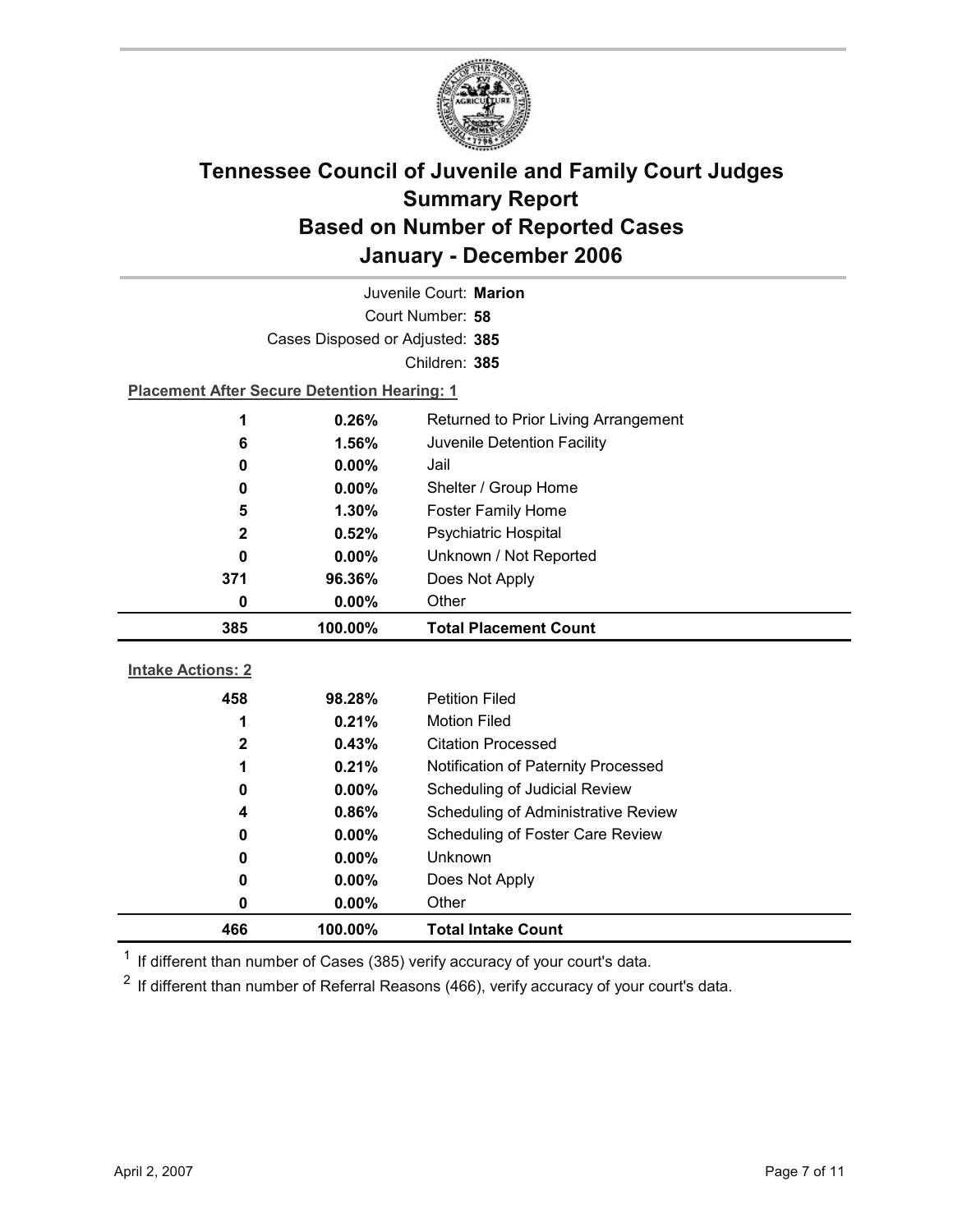

Court Number: **58** Juvenile Court: **Marion** Cases Disposed or Adjusted: **385** Children: **385**

#### **Last Grade Completed by Child: 1**

| 27          | 7.01%                                   | Too Young for School     |  |  |
|-------------|-----------------------------------------|--------------------------|--|--|
| 9           | 2.34%                                   | Preschool                |  |  |
| 12          | 3.12%                                   | Kindergarten             |  |  |
| 13          | 3.38%                                   | 1st Grade                |  |  |
| 4           | 1.04%                                   | 2nd Grade                |  |  |
| 5           | 1.30%                                   | 3rd Grade                |  |  |
| 4           | 1.04%                                   | 4th Grade                |  |  |
| 5           | 1.30%                                   | 5th Grade                |  |  |
| 20          | 5.19%                                   | 6th Grade                |  |  |
| 21          | 5.45%                                   | 7th Grade                |  |  |
| 23          | 5.97%                                   | 8th Grade                |  |  |
| 38          | 9.87%                                   | 9th Grade                |  |  |
| 85          | 22.08%                                  | 10th Grade               |  |  |
| 81          | 21.04%                                  | 11th Grade               |  |  |
| $\mathbf 2$ | 0.52%                                   | 12th Grade               |  |  |
| 0           | 0.00%                                   | Non-Graded Special Ed    |  |  |
| 0           | 0.00%                                   | <b>GED</b>               |  |  |
| 0           | 0.00%                                   | Graduated                |  |  |
| 0           | 0.00%                                   | Never Attended School    |  |  |
| 36          | 9.35%                                   | Unknown                  |  |  |
| 0           | 0.00%                                   | Other                    |  |  |
| 385         | 100.00%                                 | <b>Total Child Count</b> |  |  |
|             |                                         |                          |  |  |
|             | <b>Enrolled in Special Education: 1</b> |                          |  |  |
| 45          | 11.69%                                  | Yes                      |  |  |

| 385 | 100.00% | <b>Total Child Count</b> |  |
|-----|---------|--------------------------|--|
| 18  | 4.68%   | Unknown                  |  |
| 322 | 83.64%  | No                       |  |

 $1$  One child could be counted in multiple categories, verify accuracy of your court's data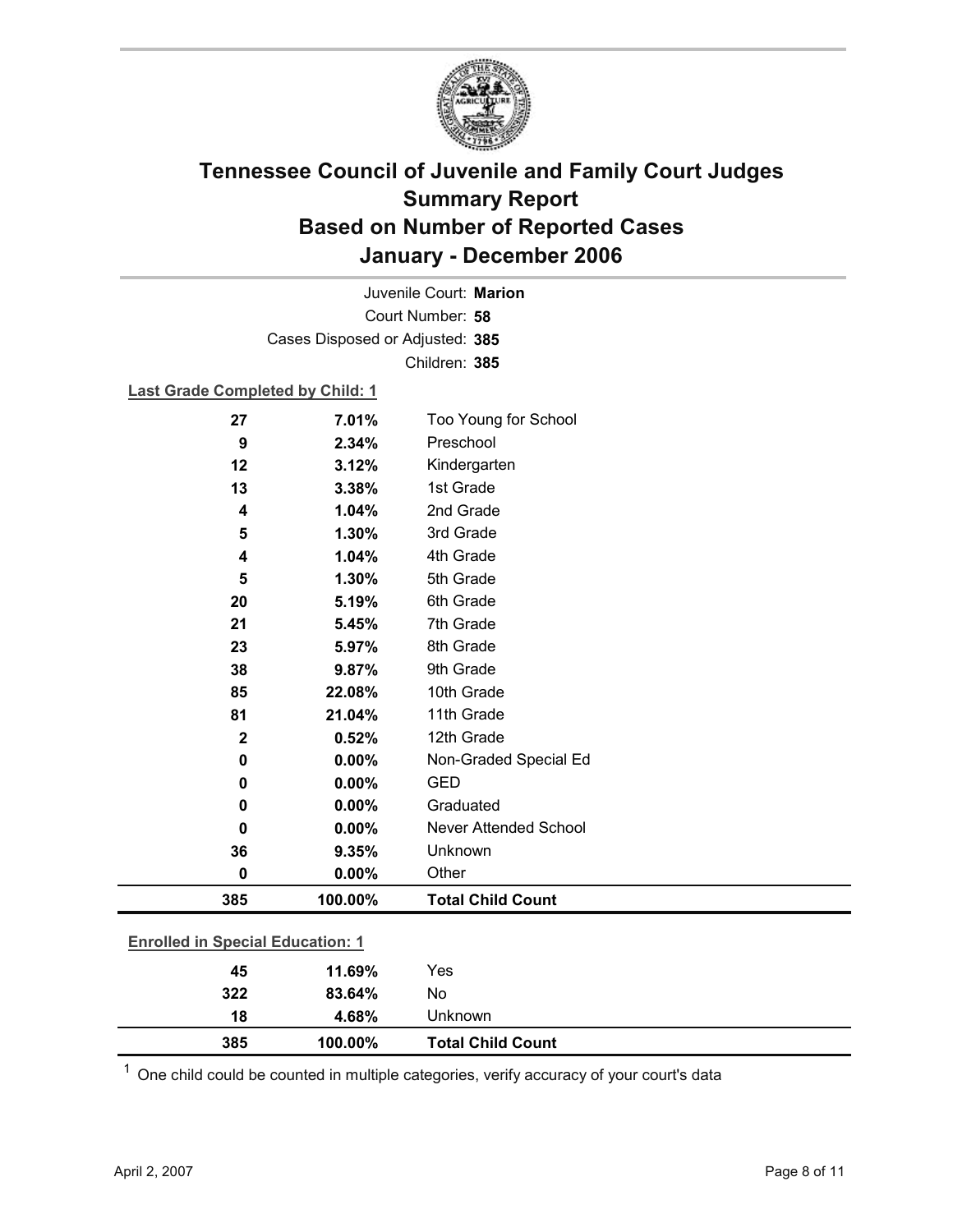

|                              |                                 | Juvenile Court: Marion    |
|------------------------------|---------------------------------|---------------------------|
|                              |                                 | Court Number: 58          |
|                              | Cases Disposed or Adjusted: 385 |                           |
|                              |                                 | Children: 385             |
| <b>Action Executed By: 1</b> |                                 |                           |
| 466                          | 100.00%                         | Judge                     |
| 0                            | $0.00\%$                        | Referee                   |
| $\bf{0}$                     | $0.00\%$                        | <b>YSO</b>                |
| 0                            | $0.00\%$                        | Other                     |
| 0                            | $0.00\%$                        | Unknown / Not Reported    |
| 466                          | 100.00%                         | <b>Total Action Count</b> |

### **Formal / Informal Actions: 1**

| 466 | 100.00%  | <b>Total Action Count</b>                      |
|-----|----------|------------------------------------------------|
| 0   | $0.00\%$ | Unknown / Not Reported                         |
| 0   | $0.00\%$ | Other                                          |
| 0   | $0.00\%$ | Case Held Open                                 |
| 5   | $1.07\%$ | <b>Review Concluded</b>                        |
| 73  | 15.67%   | <b>Special Proceeding</b>                      |
| 0   | $0.00\%$ | Charges Cleared by Transfer to Adult Court     |
| 0   | $0.00\%$ | <b>Transfer to Adult Court Hearing</b>         |
| 0   | $0.00\%$ | <b>Pretrial Diversion</b>                      |
|     | 0.21%    | Informal Adjustment                            |
| 0   | $0.00\%$ | <b>Complaint Substantiated Mentally III</b>    |
| 0   | $0.00\%$ | <b>Complaint Substantiated Abused</b>          |
| 20  | 4.29%    | Complaint Substantiated Dependent / Neglected  |
| 230 | 49.36%   | <b>Complaint Substantiated Status Offender</b> |
| 122 | 26.18%   | <b>Complaint Substantiated Delinquent</b>      |
| 1   | 0.21%    | Retired / Nolle Prosequi                       |
| 14  | $3.00\%$ | Dismissed                                      |
|     |          |                                                |

 $1$  If different than number of Referral Reasons (466), verify accuracy of your court's data.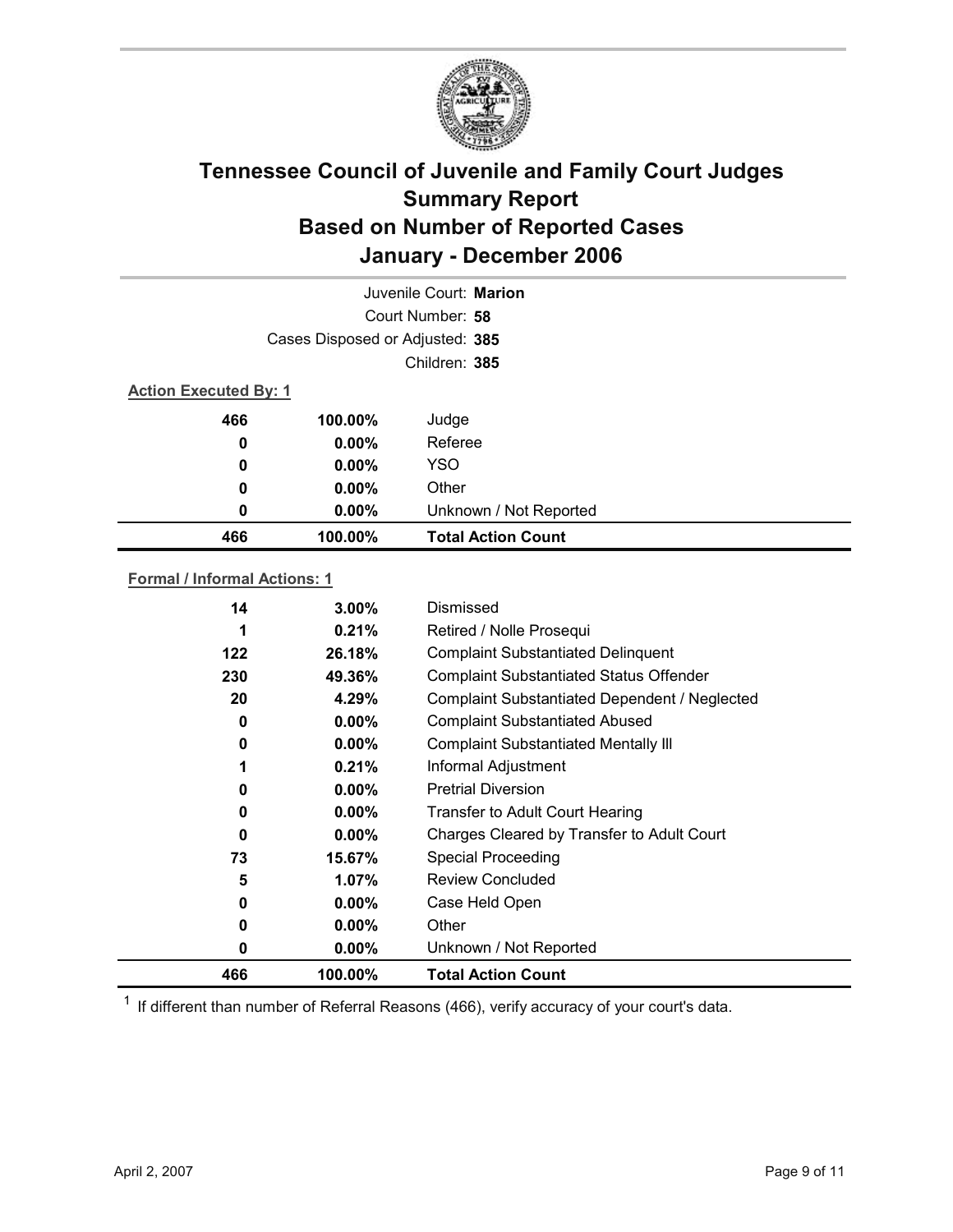

|                                 |                                                       | Juvenile Court: Marion                               |  |  |
|---------------------------------|-------------------------------------------------------|------------------------------------------------------|--|--|
|                                 |                                                       | Court Number: 58                                     |  |  |
| Cases Disposed or Adjusted: 385 |                                                       |                                                      |  |  |
|                                 |                                                       | Children: 385                                        |  |  |
| <b>Case Outcomes:</b>           | There can be multiple outcomes for one child or case. |                                                      |  |  |
| 62                              | 9.47%                                                 | Case Dismissed                                       |  |  |
| $\mathbf{2}$                    | 0.31%                                                 | Case Retired or Nolle Prosequi                       |  |  |
| 28                              | 4.27%                                                 | Warned / Counseled                                   |  |  |
| 33                              | 5.04%                                                 | Held Open For Review                                 |  |  |
| 37                              | 5.65%                                                 | Supervision / Probation to Juvenile Court            |  |  |
| 0                               | $0.00\%$                                              | <b>Probation to Parents</b>                          |  |  |
| 19                              | 2.90%                                                 | Referral to Another Entity for Supervision / Service |  |  |
| 4                               | 0.61%                                                 | Referred for Mental Health Counseling                |  |  |
| $\mathbf{2}$                    | 0.31%                                                 | Referred for Alcohol and Drug Counseling             |  |  |
| 1                               | 0.15%                                                 | Referred to Alternative School                       |  |  |
| 1                               | 0.15%                                                 | Referred to Private Child Agency                     |  |  |
| 11                              | 1.68%                                                 | Referred to Defensive Driving School                 |  |  |
| 0                               | $0.00\%$                                              | Referred to Alcohol Safety School                    |  |  |
| 8                               | 1.22%                                                 | Referred to Juvenile Court Education-Based Program   |  |  |
| 3                               | 0.46%                                                 | Driver's License Held Informally                     |  |  |
| 0                               | $0.00\%$                                              | <b>Voluntary Placement with DMHMR</b>                |  |  |
| 4                               | 0.61%                                                 | Private Mental Health Placement                      |  |  |
| 0                               | 0.00%                                                 | <b>Private MR Placement</b>                          |  |  |
| 0                               | $0.00\%$                                              | Placement with City/County Agency/Facility           |  |  |
| 1                               | 0.15%                                                 | Placement with Relative / Other Individual           |  |  |
| 99                              | 15.11%                                                | Fine                                                 |  |  |
| 33                              | 5.04%                                                 | <b>Public Service</b>                                |  |  |
| 10                              | 1.53%                                                 | Restitution                                          |  |  |
| $\mathbf 2$                     | 0.31%                                                 | <b>Runaway Returned</b>                              |  |  |
| 3                               | 0.46%                                                 | No Contact Order                                     |  |  |
| 2                               | 0.31%                                                 | Injunction Other than No Contact Order               |  |  |
| 0                               | 0.00%                                                 | <b>House Arrest</b>                                  |  |  |
| 0                               | $0.00\%$                                              | <b>Court Defined Curfew</b>                          |  |  |
| 0                               | 0.00%                                                 | Dismissed from Informal Adjustment                   |  |  |
| 0                               | $0.00\%$                                              | <b>Dismissed from Pretrial Diversion</b>             |  |  |
| 2                               | 0.31%                                                 | Released from Probation                              |  |  |
| 3                               | 0.46%                                                 | <b>Transferred to Adult Court</b>                    |  |  |
| 0                               | $0.00\%$                                              | <b>DMHMR Involuntary Commitment</b>                  |  |  |